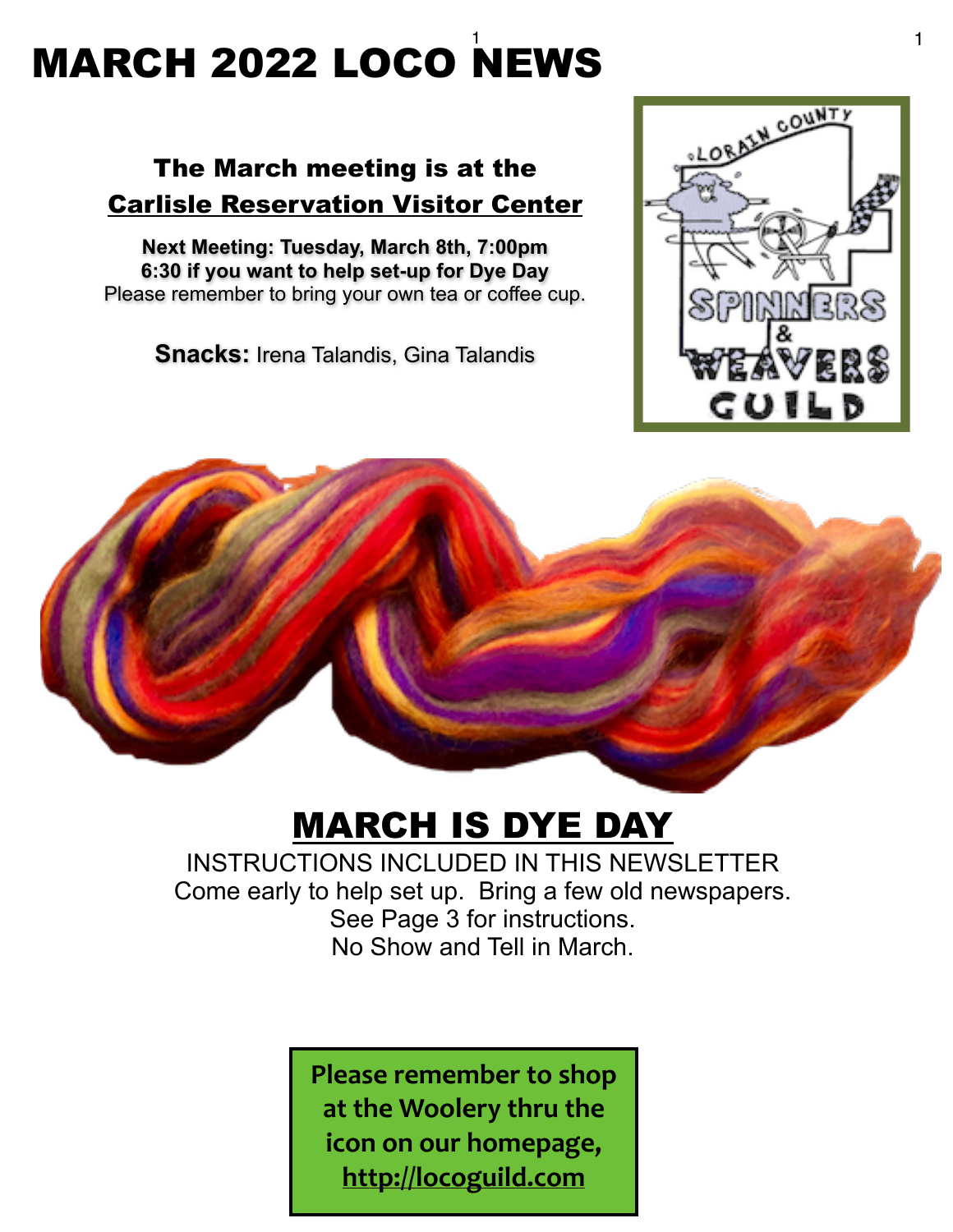March, 2022

President Perspective,

Welcome to March! I just came back from Southern Mississippi and Florida and I cannot wait for spring weather. Driving home my husband and I stopped at R&M Yarns. It is a brick & mortar store in Tennessee, but Phyllis is primarily an on-line store just like the Woolery. She is always open by appointment for walk-ins. About 20% of her yarn is in stock yarn and 80% changes regularly. She purchases production excess yarn from designer textile manufacturers. Phyllis has been a solopreneur since the early 2000's. She rented space in a warehouse and then built her own store. What a nice place to visit. She has a showroom, teaching space, kitchen, bathroom and then a large warehouse that houses her looms, yarn and supplies. She is getting ready for her next set of classes. She opened late afternoon to accommodate our travel time. What a great personable lady. I was really impressed and came home with 20 lbs. of yarn. Check her out at [rmyarns.com.](http://rmyarns.com)

**March Meeting:** March meeting is our DYE DAY! Look for more information in the newsletter. If you would like to come at 6:30 pm to help set up, it would be appreciated. We are not dyeing any fiber for our shawls since we have some on reserve. The service committee will share their thoughts at another meeting. We strongly encourage wearing masks.

**Programs and Demonstrations**. Thank you to all who have signed up for the Grafton Library Demonstration in March. Gina is key point on the demo. She will be sending out information this month.

**FAVA:** Firelands Association for the Visual Arts in Oberlin is opening its doors again and is offering some fiber related classes. Go to their website for more information. <https://www.favagallery.org/classes>

**2021 Challenge:** Our 2021 challenge will be due in April. We will be in the small room at Carlisle with a great program and challenge results. No contest this year - everyone is a winner!

**Officers and Committee Chairs:** 2022 is the last year of a two-year term. In 2023, new officers will need to be voted on. According to our bylaws: *"A nominating committee of at least two Guild members shall be appointed in August. The slate of officers will be presented at the regular October meeting. Elections shall be held at the regular November meeting. If there is more than one candidate for a position, there will be a vote by ballot."* If anyone is interested in helping on the nominating committee, let one of the officers know. If anyone is interested in holding an officers position, let an officer know.

See you in March, Barb Enos

**Lighter side: You know you are a fiber artist when the first thing you pack for a trip is your current project.**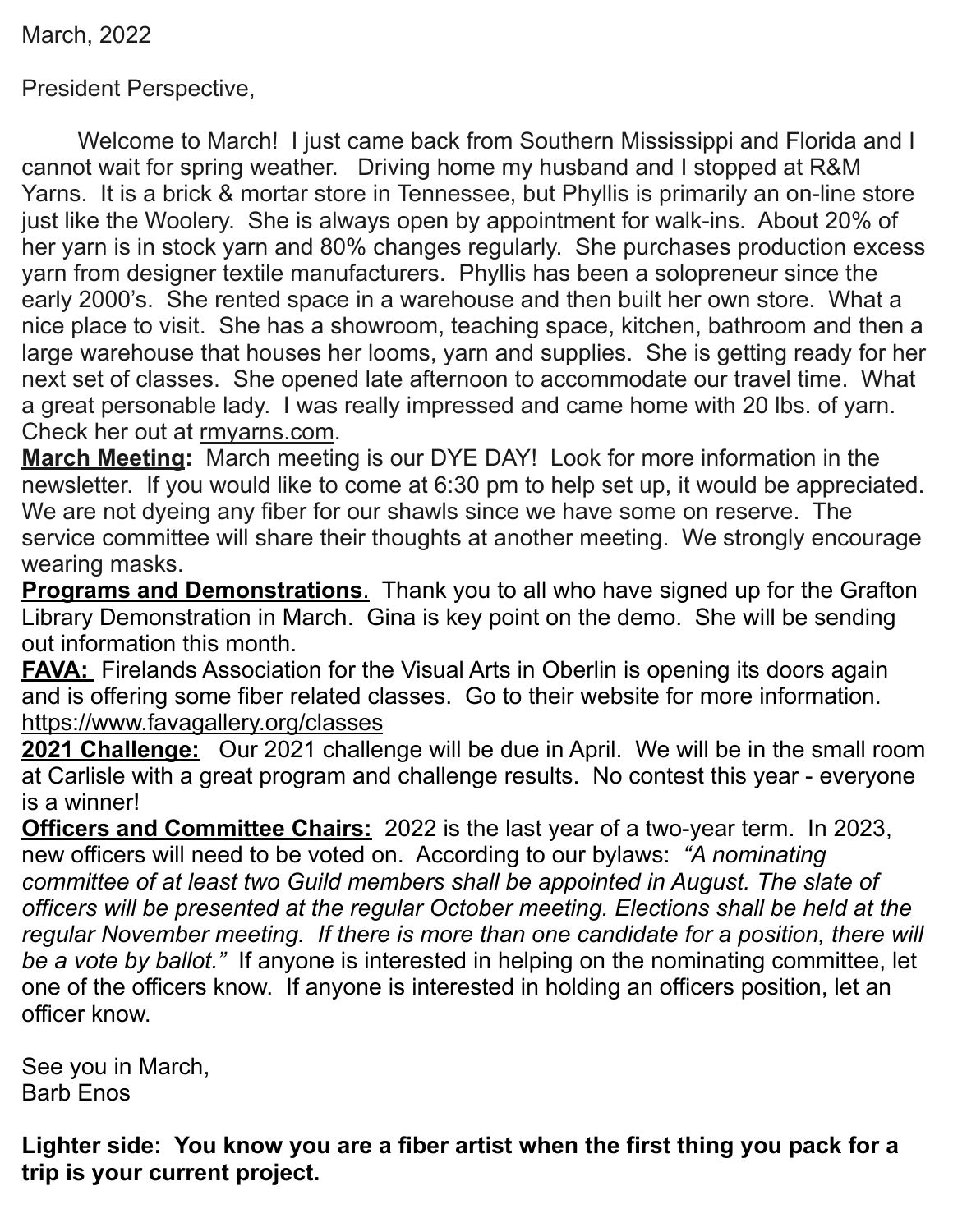# How to Get Ready for Dye Day By Karen Long

General instructions follow below for our annual dye day on March 12th. The preparation for cotton/tencel/rayon/silk/other plant fibers differs from wool/alpaca/ angora/silk/other animal fibers. Yes, silk can be dyed using either the cotton method or the wool method!

Be sure to remember the basics:

Dyes, cups, syringes, and sponge applicators will all be supplied by the guild. If you have a different favorite application method, please bring whatever you need for that. If you are dyeing skeins, please tie them loosely, so the dye can penetrate all areas of your skein.

If you are dyeing a pre-made warp -these are the most fun to weave later- be sure your choke ties are not too tight. If you are dyeing an item of clothing, please be sure to wash it at least once first. If you are dyeing unspun fiber, be sure it is clean. You will need: rubber gloves, paper towels, plastic wrap, something to carry your dyed items home in [plastic bags and/or buckets], and wear old clothes. A small pile of old newspapers would be useful. If you can help with the set-up, come at 6:30 or so. We will cover the tables with plastic drop cloths and newspaper. For cotton: soak the items to be dyed in tap water overnight. Wring out and bring to the meeting damp. For wool: soak the items to be dyed overnight in a glug or two of white vinegar diluted with tap water. Wring out and bring to the meeting damp. General dyeing procedures: If you are dyeing cotton/rayon/tencel/silk/or other plant fibers, you will soak the items to be dyed in activator [sodium carbonate and water] at the meeting for 30minutes before the dye is applied. Wring out well before dyeing. If you are dyeing animal fibers/silk DO NOT soak in the activator. You will then lay a piece of plastic wrap on the table and spread your skein out on it. After selecting and applying the dye [more about that at the meeting], you will wrap the dyed item in plastic and take it home to 'set' the color. Cotton and wool use two entirely different procedures for the final setting of the color. For cotton: take your wrapped item and put it someplace that is at least 70 degrees [or warmer] for 4 hours. IMPORTANT! If you use turquoise, you MUST leave your dyed item to 'batch' for at least 24 hours. Unwrap, and rinse gently in warm water until it runs clear. Admire as it hangs to dry. For wool: Take the wrapped item home and steam it for at least 30 minutes. You can wait until the next day to do this, but sometimes that leads to a muddying of the colors. Please use an old pot for this as the plastic wrap can leak. Remove from the pan but watch out, it can be VERY hot. [I sometimes let it cool down in the pot, or in the washbasin before unwrapping] Unwrap and rinse gently in warm water until it runs clear. Take in the beauty as it hangs to dry. If you need color ideas, look at magazines, calendars, photographs, fabric, etc. for inspiration.

If you have any questions, contact me. Karen Karen@oberlin.net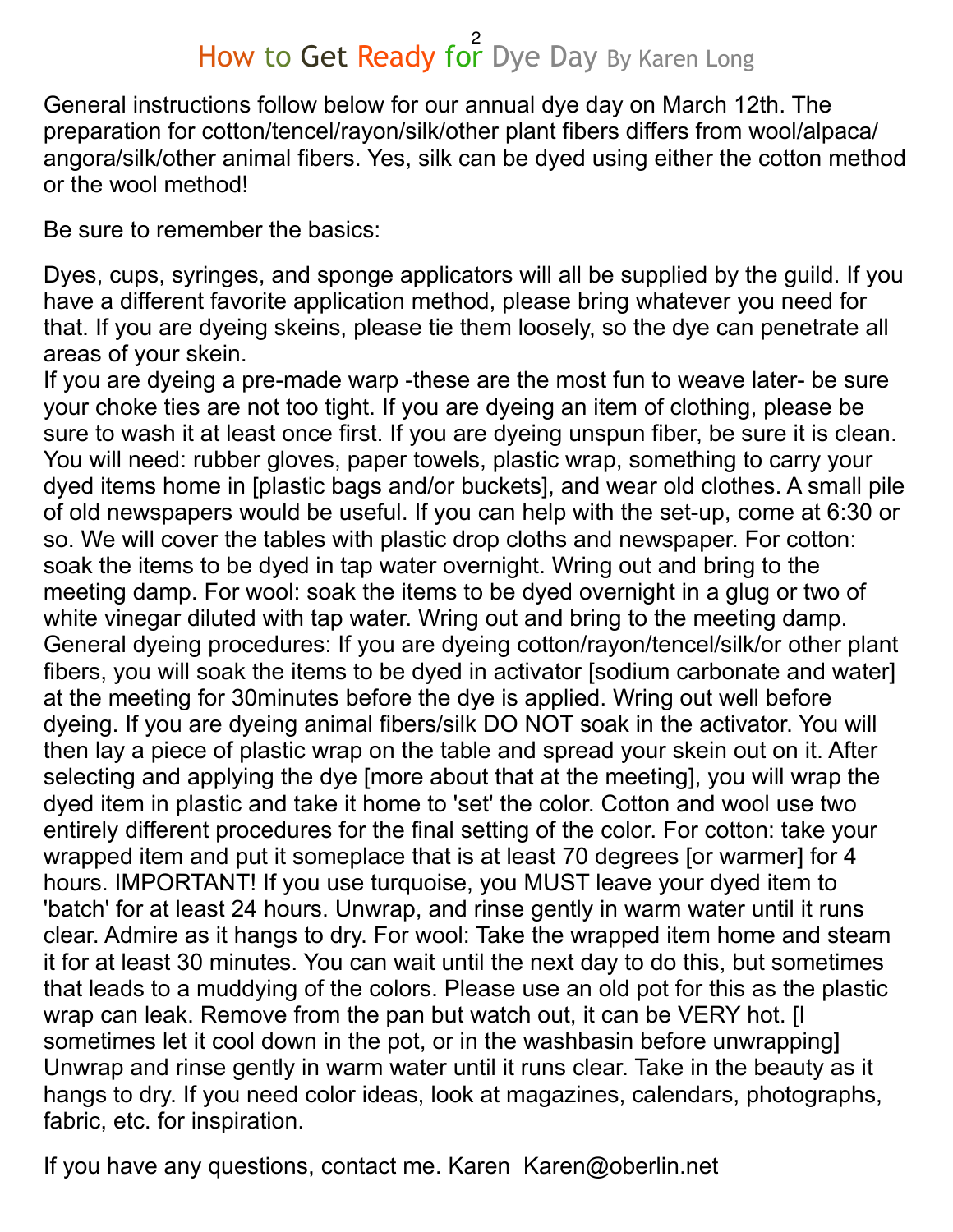### **Interesting Links:**

[https://www.bangkokpost.com/thailand/pr/2270075/qvira-an-antiviral-fabric-that](https://www.bangkokpost.com/thailand/pr/2270075/qvira-an-antiviral-fabric-that-inactivates-virus)[inactivates-virus](https://www.bangkokpost.com/thailand/pr/2270075/qvira-an-antiviral-fabric-that-inactivates-virus) 

Inkle Loom Weaving for Beginners! LIVE w/ Paulette Morrissey

<https://www.shinydimefibers.com/pages/about-the-artist>

## *BLACK SWAMP SPINNER'S GUILD MARKET DAY& FIBER FEST*

37th Annual Market Day & Fiber Fair Saturday, March 26, 2022, 9am to 4 pm \$1 Admission/Public is invited/Lunch available Held at The Junior Fair Building at the Wood County Fairgrounds 13800 W. Poe Road, Bowling Green, Ohio 43402

Be sure to save March 25, 2023 for the 38th Market Day.

#### *FIBER RELOCATION*

We will be having Fiber Relocation at the Buckeye Woods again, Sunday, May 1, starting at about 2 till 4. Buckeye Woods is in Medina Country 6335 Wedgewood Road. Medina, OH 44256 This road is also known as Rt. 162

Remember nothing stays at the park. If you cannot find a new home it returns with you.

#### *GREAT LAKES FIBER SHOW*

Information on line at: https://greatlakesfibershow.com